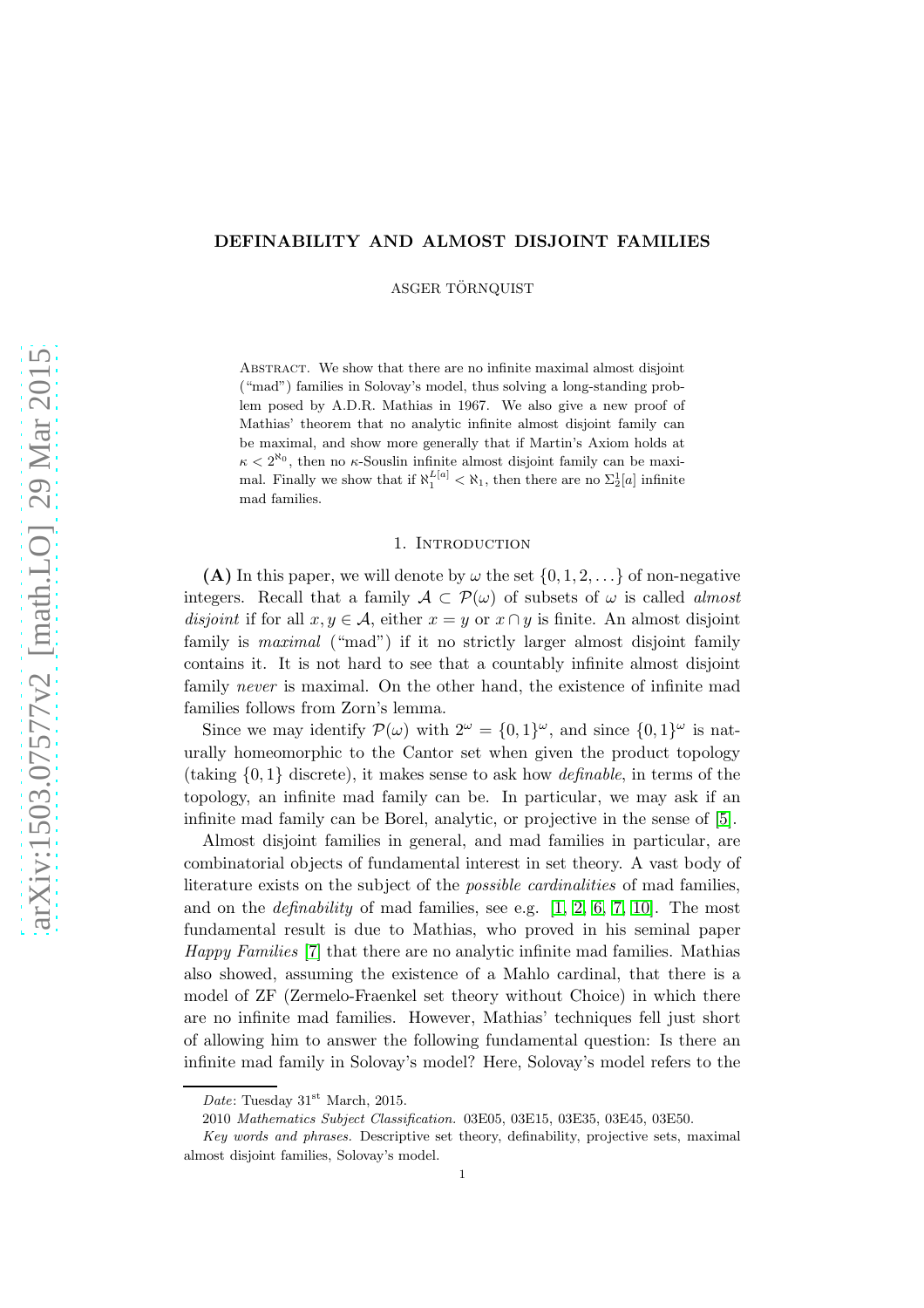model of ZF famously constructed by Solovay in [\[9\]](#page-11-3), in which every set of reals is Lebesgue measurable, Baire measurable, and is either countable or contains a perfect set.

The main result of this paper is an answer to Mathias' question:

<span id="page-1-0"></span>Theorem 1.1. There are no infinite mad families in Solovay's model.

The proof of Theorem [1.1,](#page-1-0) which can be found in §3, comes out of a new proof of Mathias' result that there are no analytic mad families. That proof is presented in  $\S 2$  $\S 2$  of the paper. In fact, in  $\S 2$  we show the following more general result:

**Theorem 1.2.** Assume Martin's axiom holds at some cardinal  $\kappa < 2^{\aleph_0}$ . Then there are no infinite  $\kappa$ -Souslin mad families.

In particular, if  $MA(N_1)$  holds then there are no  $\Sigma^1_2$  mad families, a result previously obtained by very different means by Brendle and Khomskii in [\[1\]](#page-10-1). More information about  $\Sigma_2^1$  mad families is obtained in §3 where we also prove:

<span id="page-1-1"></span>Theorem 1.3.

(1) If  $\aleph_1^{L[a]} < \aleph_1$ , where  $a \in \omega^\omega$ , then there are no  $\Sigma_2^1[a]$  infinite mad families.

(2) If  $\aleph_1^{\lfloor a \rfloor} < \aleph_1$  for all  $a \in \omega^\omega$  then there are no infinite  $\mathbf{\Sigma}_2^1$  mad families.

(B) Our notation adheres with great fidelity to the notation established in the references [\[5,](#page-10-0) [3,](#page-10-3) [6\]](#page-11-0), and they form the proper background for the paper. In particular, the reader should consult [\[5,](#page-10-0) section 2] regarding the notation we use when dealing with trees. It bears repeating that if  $T$  is a tree then [T] denotes the set of infinite branches through T, and if  $t \in T$ , then  $T_{[t]}$  is the set of nodes in T that are compatible with t. If  $s, t \in T$ , we write  $s \perp t$  if s and t are incompatible, i.e., have no common extension in T.

Throughout the paper, functions into  $2 = \{0, 1\}$  are frequently identified with the sets that they are the characteristic functions of.

One notational peculiarity is the following: If x is an ordered pair,  $x =$  $(y, z)$ , we define  $x_* = y$  and  $x^* = z$ , so that  $x = (x_*, x^*)$ . This notation is particularly useful when discussing trees on products of two sets.

(C) It was previously announced, along with the results in this paper, that the same techniques also could prove a number of parallel results about eventually different families of functions from  $\omega$  to  $\omega$ , in particular that there are no analytic maximal eventually different families. Alas, that proof was irreparably flawed, and these questions remain open. §4 below contains a discussion of open problems.

Acknowledgement: I wish to thank, above all, Katherine Thompson for many invaluable conversations about the ideas for this paper during her visits to Copenhagen and my visits to Bonn.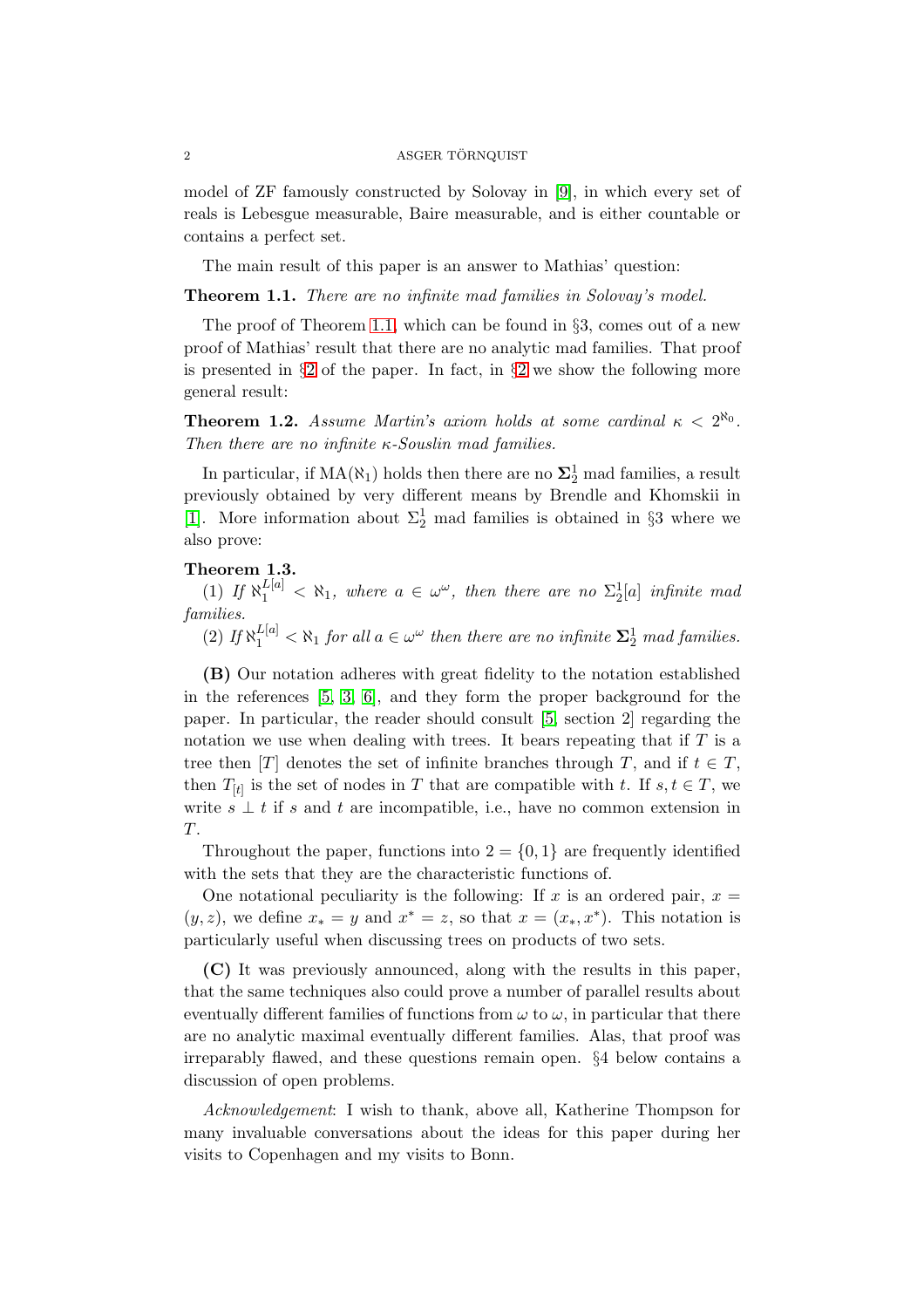

FIGURE 1. A diagonal sequence branching.

<span id="page-2-0"></span>The research for this paper was generously supported by a Sapere Aude starting grant (level 2) from Denmark's Natural Sciences Research Council.

2. ANALYTIC AND  $\kappa$ -SOUSLIN ALMOST DISJOINT FAMILIES

In this section, we will first give a new proof of Mathias' result that there are no analytic infinite mad families, and subsequently generalize this proof to obtain a similar result about  $\kappa$ -Souslin mad families in the presence of Martin's axiom.

# 2.1. Analytic almost disjoint families revisited.

<span id="page-2-1"></span>Theorem 2.1 (Mathias [\[7\]](#page-11-1)). There are no infinite analytic maximal almost disjoint families in  $\mathcal{P}(\omega)$ .

Our new proof of Theorem [2.1](#page-2-1) starts with a rather innocuous lemma. We note for future use that the proof only uses ZF+DC (and even then only a small part of this).

<span id="page-2-2"></span>**Lemma 2.2.** Let A be a family of subsets of  $\omega$ , and suppose there is a sequence  $(A_n)_{n\in\omega}$  of subsets of  $\omega$  such that

- (1) every  $x \in A$  is almost contained in the union of finitely many  $A_n$ ;
- (2) for all  $n, \omega \setminus \bigcup_{i \leq n} A_i$  is infinite.

Then there is an infinite  $z \subseteq \omega$  such that  $x \cap z$  is finite for all  $x \in A$ .

*Proof.* Let  $k_0 = 0$ , and for  $n > 0$  let  $k_n$  be the least element in  $\omega \setminus \bigcup_{i \leq n} A_i$ greater than  $k_{n-1}$ , and let  $z = \{k_i : i \in \omega\}$ . If  $x \in A$ , find n such that  $x \subseteq^* \bigcup_{i < n} A_i$ . Since  $\{k_i : i \geq n\} \cap \bigcup_{i < n} A_i = \emptyset$  we have  $|z \cap x| < \infty$ .  $\Box$ 

The strategy for proving Theorem [2.1](#page-2-1) is to produce a family  $(A_n)$  as in Lemma [2.2](#page-2-2) through an ordinal analysis of tree representations. The central definition is that of a diagonal sequence (Figure 1):

**Definition 2.3.** Let T be a tree on  $2 \times \omega$ ,  $\alpha \leq \omega$ . A sequence  $t_i^j \in T$ ,  $i < \alpha$ ,  $j \in \{0,1\}$  is a *diagonal sequence* (of length  $\alpha$ ) in T if

(1)  $\ln(t_i^0) = \ln(t_i^1);$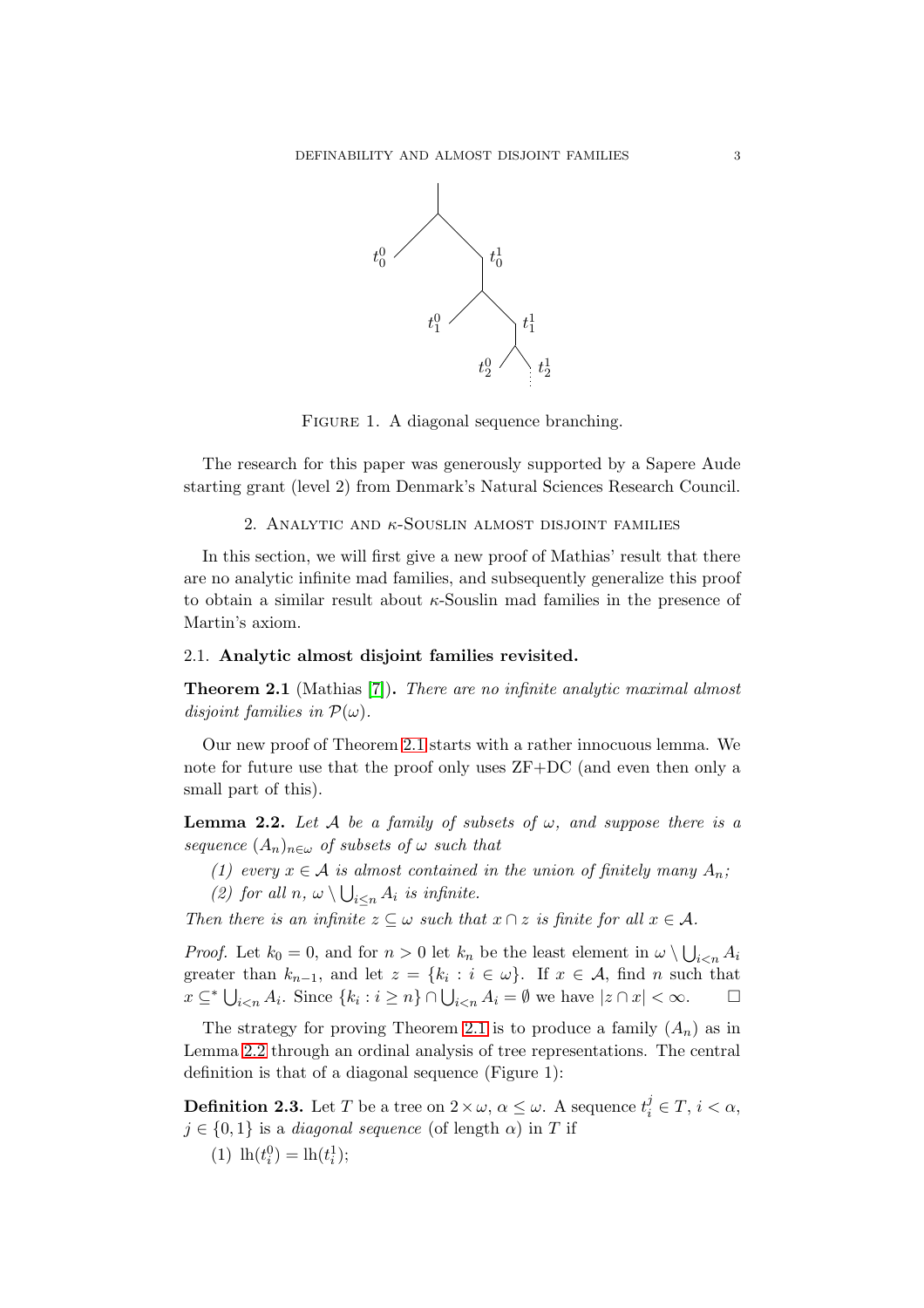- (2)  $t_i^1 \subseteq t_{i+1}^j$ ;
- (3)  $t_i^0$  and  $t_i^1$  are incompatible in the first coordinate;
- (4) For all  $s, t \in T$  with  $s \supseteq t_i^0$  and  $t \supseteq t_i^1$  $t \supseteq t_i^1$  we have  $s_* \cap t_* = (t_i^0)_* \cap (t_i^1)_*.$
- (5)  $p[T_{[t_i^0]}] \neq \emptyset$  for all  $i \in \omega$ .

The diagonal sequence  $(t_i^j)$  $\alpha_i^j$ ) is called infinite or finite according to if  $\alpha$ is infinite or finite. If  $\alpha < \omega$ , then we call the node  $t_{\alpha-1}^1$  the top leaf of the diagonal sequence. If a finite diagonal sequence in  $T$  is extended by no strictly longer diagonal sequence then we say it is T-terminal. We let

 $\tau(T) = \{t \in T : t \text{ is top leaf of a } T\text{-terminal diagonal sequence}\}.$ 

<span id="page-3-1"></span>**Lemma 2.4.** If T is a tree on  $2 \times \omega$  such that  $p[T]$  is an uncountable almost disjoint family then T admits an infinite diagonal sequence.

*Proof.* Fix T. Recall that  $s, r \in T$  are said to be incompatible in the first coordinate if  $s_* \perp r_*$ .

**Claim.** Suppose  $t, s, r \in T$  are such that  $s, r \supseteq t$  and  $s, r$  are incompatbile in the first coordinate. Then there are  $s', t' \in T$  with  $s' \supseteq s$  and  $t' \supseteq t$  such that for all  $s'', t'' \in T$  with  $s'' \supseteq s'$  and  $t'' \supseteq t'$  we have  $s''_* \cap t''_* = s'_* \cap t'_*$ .

Proof of the claim: Otherwise we can find sequences

$$
s = s_0 \subseteq s_1 \subseteq \cdots \subseteq s_n \subseteq \cdots
$$

and

$$
t = t_0 \subseteq t_1 \subseteq \cdots \subseteq t_n \subseteq \cdots
$$

in T with  $|s_{i*} \cap t_{i*}| = |s_{0*} \cap t_{0*}| + i$  for all i. Let  $x = \bigcup_i (s_i)_*$  and  $y = \bigcup_i (t_i)_*.$ Then  $x, y \in p[T]$  and  $|x \cap y| = \infty$ , contradicting that  $p[T]$  is an almost disjoint family. Claim.⊣

Notice that the claim implies that if  $(t_i^j)$  $i^j$ <sub>i</sub>)<sub>i $\leq$ n is a T-terminal finite diagonal</sub> sequence then  $|p[T_{t_n^1}]|\leq 1$ . (To see this, prune  $T_{[t_n^1]}$  and apply the claim.)

Suppose then that there are no infinite diagonal sequences in  $T$ . Let  $T^0 = T$ . If  $T^{\alpha}$  has been defined for some ordinal  $\alpha$ , let

$$
T^{\alpha+1} = T^{\alpha} \setminus \{ t \in T^{\alpha} : (\exists s \in \tau(T^{\alpha})) \ t \supseteq s \}.
$$

At limit stages, let  $T^{\lambda} = \bigcap_{\alpha < \lambda} T^{\alpha}$ . Since T is countable and has no infinite diagonal sequences, we must have  $T^{\beta} = \emptyset$  for some  $\beta < \omega_1$ . The claim above implies that  $|p[T_t^{\alpha}]| \leq 1$  when  $t \in \tau(T^{\alpha})$ , and since

$$
p[T] = \bigcup_{\alpha < \beta} \bigcup_{t \in \tau(T^{\alpha})} p[T^{\alpha}_{[t]}],
$$

it follows that  $p[T]$  is countable.

*Proof of Theorem [2.1.](#page-2-1)* Fix a tree T on  $2 \times \omega$  such that  $p[T]$  is an uncountable almost disjoint family. We will find an ordinal  $\alpha^* < \omega_1$ , and

<span id="page-3-0"></span><sup>&</sup>lt;sup>1</sup>When we write  $s \cap t$  for some  $s, t \in 2^{<\omega}$ , we mean the intersection of the sets that s and  $t$  are the characteristic functions of.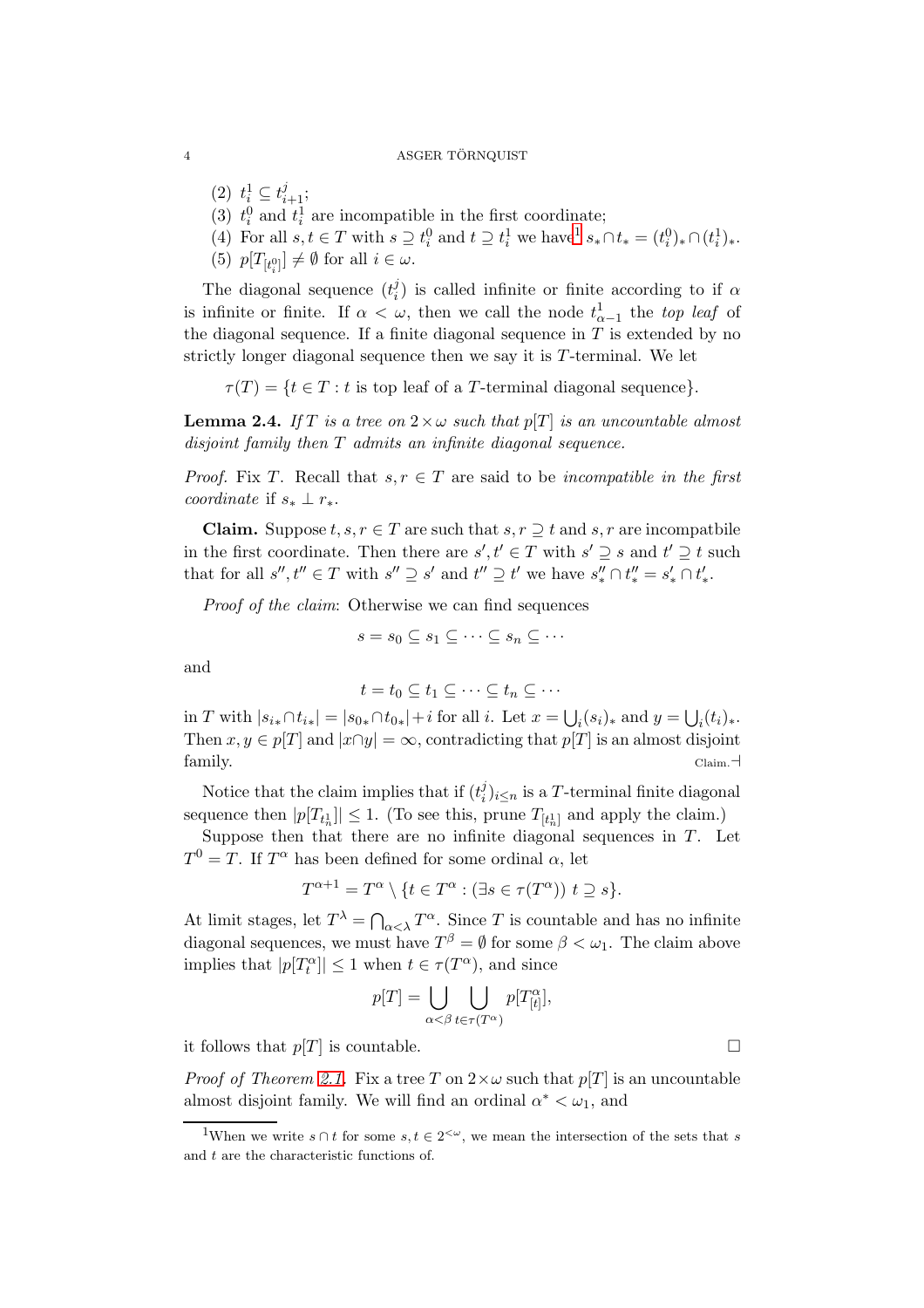- (A) for each  $\alpha \leq \alpha^*$ , a tree  $T^{\alpha} \subseteq T$  (unrelated to the definition in the previous lemma!);
- (B) for each  $\alpha < \alpha^*$ , an infinite diagonal sequence  $(t_i^j)$  $i^j(\alpha)$  in  $T^{\alpha}$ ;
- (C) sets  $A_i^{\alpha} \subseteq \omega$ , for  $i \in \omega, \alpha \leq \alpha^*$ .

such that the following are satisfied:

- (1)  $T^0 = T;$ (2)  $A_i^{\alpha} = \bigcup p[T_{[t]}^{\alpha}]$  $\frac{\alpha}{[t_i^0(\alpha)]};$ (3) for  $\alpha < \alpha^*$ ,  $T^{\alpha+1} = \{t \in T^{\alpha} : (\exists x \in p[T_{[t]}^{\alpha}]) (\forall k)(\forall \alpha_0, \ldots, \alpha_{k-1} < \alpha) \}$  $(\forall i_0,\ldots,i_{k-1}\in\omega)\ x \nsubseteq^* \Box$  $j$  $\lt$  $k$  $A_{i,j}^{\alpha_j}$  $_{i_{j}}^{\alpha _{j}}\};$
- (4) for  $\lambda \leq \alpha^*$  a limit ordinal,  $T^{\lambda} = \bigcap_{\alpha < \lambda} T^{\alpha}$ ;
- (5)  $T^{\alpha^*}$  admits no infinite diagonal sequences.

(In (2), the set  $p[T_{\mu}^{\alpha}]$  $\left[\begin{matrix} \n\alpha \\ t_i^0(\alpha) \n\end{matrix}\right]$  should be thought of as a family of subsets of  $\omega$ , so that  $A_i^{\alpha} \subseteq \omega$ .)

Notice that  $t_i^j$  $i(\alpha) \notin T^{\alpha+1}$ . Lemma [2.4](#page-3-1) and the fact that T is countable implies that we can find  $\alpha^* < \omega_1$ ,  $T^{\alpha}$ ,  $t_i^j$  $i(\alpha)$  and  $A_i^{\alpha}$  as required by  $(A)$ – $(C)$ and (1)–(5). Let  $A_i^{\alpha^*}$  $\alpha^*$  enumerate the countable set  $p[T^{\alpha^*}]$ , if need be letting  $A_i^{\alpha^*} = \emptyset$  when  $i \geq |p[T^{\alpha^*}]|$ . Let  $(A_i)_{i \in \omega}$  enumerate the countably infinite family  $\{A_i^{\alpha} : \alpha \leq \alpha^*, i < \omega\}$ . We claim that conditions (1) and (2) of Lemma [2.2](#page-2-2) are satisfied.

For (1), note that if  $x \in p[T]$  then either  $x \in p[T^{\alpha^*}]$  (and we are done), or else there is some least  $\alpha < \alpha^*$  such that  $x \notin p[T^{\alpha}]$ . Assume the latter is the case. Let  $y \in \omega^{\omega}$  be such that  $(x, y) \in [T]$ . Since  $(x, y) \notin [T^{\alpha}]$ , there must be some  $\beta < \alpha$  and  $n \in \omega$  such that  $(x \nvert n, y \nvert n) \in T^{\beta}$  but  $(x \nvert n, y \nvert n) \notin T^{\beta+1}$ . Then (3) gives that x is covered by finitely many  $A_i^{\delta}$ ,  $\delta \leq \beta$ ,  $i \in \omega$ .

For (2), consider finitely many sets  $A_{i_0}^{\alpha_0}$  $a_0^{\alpha_0}, \ldots, A_{i_k}^{\alpha_k}$ . Let

$$
\beta = \max\{\alpha_j : j \le k \wedge \alpha_{i_j} < \alpha^*\},\
$$

and let  $l = \max\{i_j : j \leq k\}$ . There is  $x \in T_{\mu}^{\beta}$  $[t_{l+1}^0]$  which is not almost contained in  $\bigcup \{A_{i,j}^{\alpha_j}\}$  $\begin{cases} \alpha_j \\ \alpha_j \end{cases}$ :  $\alpha_j < \beta$ . By definition, x is almost disjoint from the sets  $A_i^{\beta}$  when  $i \leq l$ , and x is almost disjoint from all  $A_i^{\alpha^*}$  $i \in \omega$ . Thus

$$
x\setminus \bigcup_{j\leq k} A_{i_j}^{\alpha_j}
$$

is infinite, which shows that (2) of Lemma [2.2](#page-2-2) holds.  $\square$ 

2.2.  $\kappa$ -Souslin almost disjoint families. The previous proof has the following straight-forward generalization to  $\kappa$ -Souslin almost disjoint families.

<span id="page-4-0"></span>**Theorem 2.5.** If  $MA(\kappa)$  holds for some  $\kappa < 2^{\aleph_0}$  then no  $\kappa$ -Souslin almost disjoint family is maximal.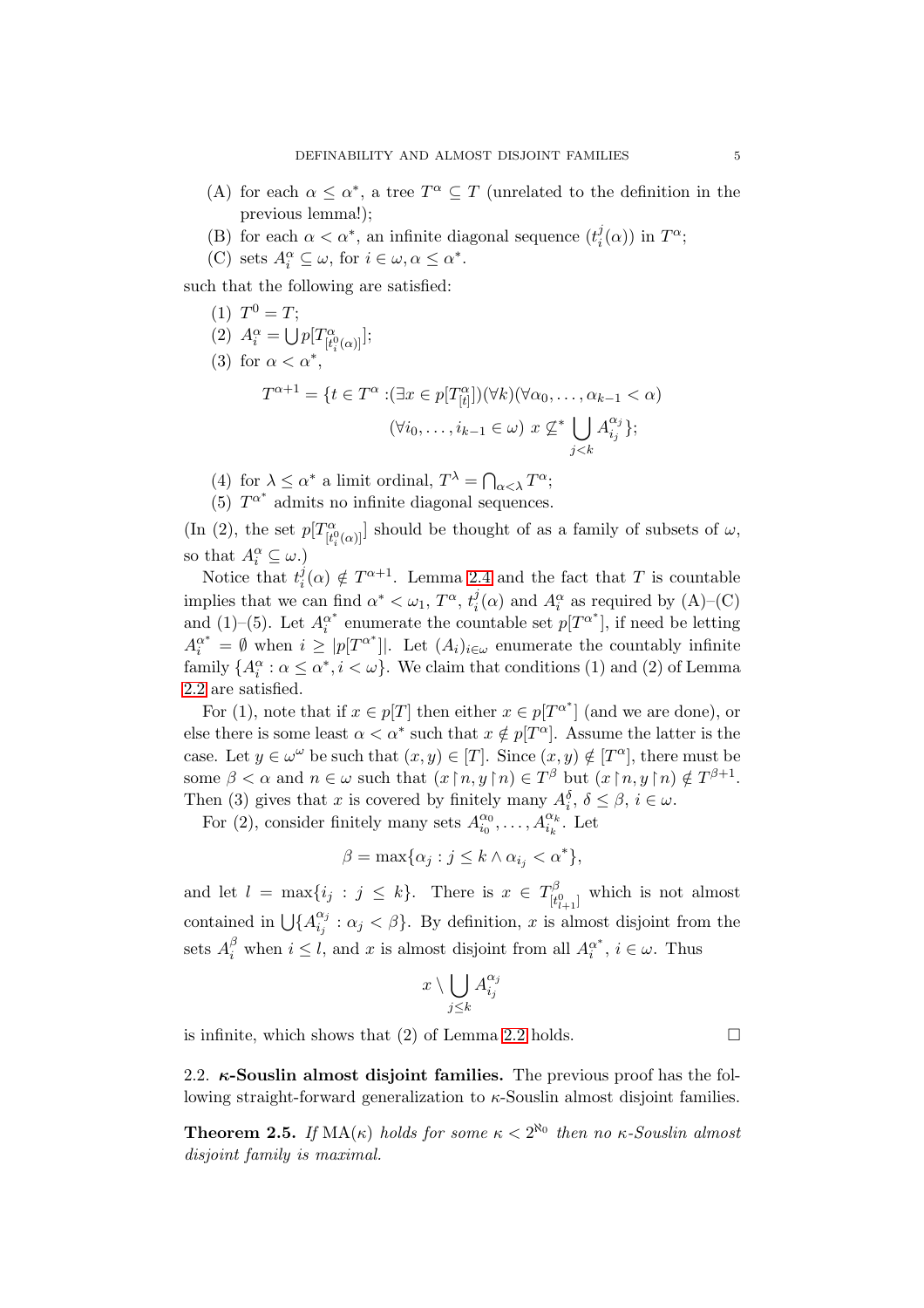We refer to [\[6\]](#page-11-0) for background on MA (Martin's Axiom). The steps of the proof are almost entirely parallel to the analytic case, so we will provide only a sketch.

<span id="page-5-1"></span>**Lemma 2.6.** Assume  $MA(\kappa)$  holds for some  $\kappa < 2^{\aleph_0}$ . Let A be a family of subsets of  $\omega$ , and suppose there is a sequence  $(A_{\vartheta})_{\vartheta \in \kappa}$  of subsets of  $\omega$  such that

- (1) every  $x \in A$  is almost contained in the union of finitely many  $A_{\vartheta}$ ;
- (2) For all n, if  $\vartheta_0, \ldots, \vartheta_{n-1} \in \kappa$ , then  $\omega \setminus \bigcup_{i \leq n} A_{\vartheta}$  is infinite.

Then there is an infinite  $z \subseteq \omega$  such that  $x \cap z$  is finite for all  $x \in A$ .

*Proof.* Let  $\mathbb Q$  be the forcing poset with conditions being pairs  $(s, \mathcal{F})$  where  $s \in 2^{<\omega}$  and F a finite subsets of  $\{A_{\vartheta} : \vartheta < \kappa\}$ , and the ordering  $(s, \mathcal{F}) \leq_{\mathbb{P}}$  $(s', \mathcal{F}')$  just in case  $s \supseteq s'$  and  $\mathcal{F} \supseteq \mathcal{F}'$ , and

$$
s \setminus s' \subseteq (\omega \setminus \bigcup \mathcal{F}').
$$

Since any two conditions which agree on the first coordinate are compatible, Q has the ccc. Notice that

$$
D_{\mathcal{F}'} = \{(s, \mathcal{F}) : \mathcal{F} \supseteq \mathcal{F}'\}
$$

is dense in  $\mathbb Q$  for any finite  $\mathcal{F}' \subseteq \{A_{\vartheta} : \vartheta < \kappa\}$ , and so is

 $D_n = \{(s, \mathcal{F}) : |s| \geq n\}$ 

for any  $n \in \omega$ . (Here |s| denotes the cardinality of the set that s is formally the characteristic function of.)

Since  $MA(\kappa)$  holds, there is a filter G on Q meeting the  $\kappa$  dense sets above. Let

$$
z = \bigcup \{ s \in 2^{<\omega} : (\exists \mathcal{F})(s, \mathcal{F}) \in G \}.
$$

This z is as required.

The notion of a diagonal sequence in a tree on  $2 \times \kappa$  is defined exactly as it was for a tree on  $2 \times \omega$ .

<span id="page-5-0"></span>**Lemma 2.7.** If T is a tree on  $2 \times \kappa$  such that  $p[T]$  is an almost disjoint family of size  $>\kappa$  then T admits an infinite diagonal sequence.

The proof of the this lemma is entirely parallel to that of Lemma [2.4,](#page-3-1) except for the fact that in the ordinal analysis,  $T^{\beta} = \emptyset$  will happen at some  $\beta < \kappa^+$ , and so the proof instead shows that if T does not admit any infinite diagonal sequences then  $|p|T| \leq \kappa$ .

*Proof of Theorem [2.5.](#page-4-0)* Fix a tree T on  $2 \times \kappa$  and assume  $p[T]$  is almost disjoint. It is well known that under  $MA(\kappa)$  no almost disjoint family of size  $\leq \kappa$  is maximal, see e.g. [\[6\]](#page-11-0). So we may assume that  $|p| \geq \kappa$ .

The ordinal analysis in the proof of Theorem [2.1](#page-2-1) goes through unchanged using Lemma [2.7](#page-5-0) instead of Lemma [2.4,](#page-3-1) except that it will now end at some  $\alpha^* < \kappa^+$ . The rest of the proof then goes through with the only change being that Lemma [2.6](#page-5-1) is used instead of Lemma [2.2.](#page-2-2)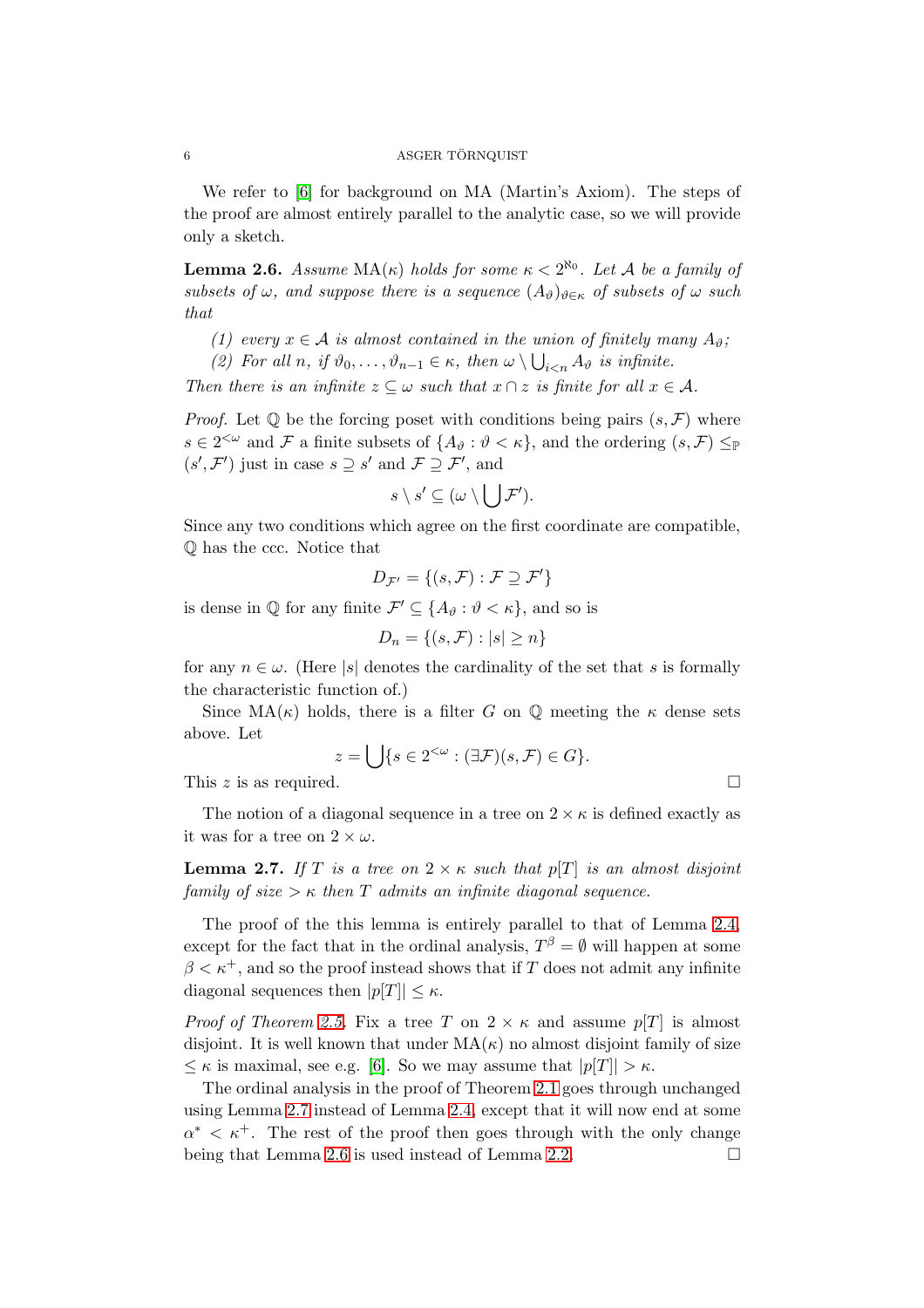**Corollary 2.8.** MA( $\aleph_1$ ) implies that there are no  $\Sigma_2^1$  mad families.

*Proof.* Since every  $\Sigma_2^1$  set is  $\aleph_1$ -Souslin (see [\[8\]](#page-11-4)).

More information about  $\Sigma_2^1$  almost disjoint families will be obtained in the next section where we will prove Theorem [1.3.](#page-1-1)

The proof of Theorem [2.1](#page-2-1) and [2.5](#page-4-0) also shows the following:

**Corollary 2.9.** If  $A \subset \mathcal{P}(\omega)$  is an infinite  $\kappa$ -Souslin almost disjoint family, then A is contained in a proper  $\kappa$ -generated ideal on  $\omega$ .

3. No infinite mad families in Solovay's model

In this section we will prove our main result:

<span id="page-6-0"></span>Theorem 3.1. There are no infinite maximal almost disjoint families in Solovay's model.

Let us review the basics of Solovay's model that are needed below. (Solovay's original paper [\[9\]](#page-11-3), as well as [\[3,](#page-10-3) Chapter 26], provide very readable accounts of the ins and outs of Solovay's model. Lévy's collapsing poset is defined in  $[3, Chapter 15]$ .) Starting with the constructible universe L, and assuming that there is an inaccessible cardinal  $\Omega \in L$ , let  $M_0$  be the model obtained by adding to L a generic collapsing map from  $\omega$  to the ordinals  $< \Omega$ . Solovay's model M is then the class of sets in  $M_0$  that are hereditarily definable from  $\omega$ -sequences of ordinals. Note that  $\aleph_1^M = \aleph_1^{M_0} = \Omega$ .

**Fact 1.** If  $x, y \in \omega^{\omega} \cap M$  then there is some poset  $\mathbb{P}$  of size  $\langle \Omega \rangle$  and P-name  $\sigma$  such that for  $\sigma_G = x$  for some L[y]-generic G in M; in fact, P can always be chosen to be the poset  $Coll(\omega, \kappa)$  collapsing some cardinal  $\kappa < \Omega$ to  $\omega$ .

**Fact 2.** If  $A \in M$  and  $A \subseteq \omega^{\omega}$  then there is  $a \in \omega^{\omega} \cap M$  and a formula  $\varphi$  with parameters in  $L[a]$  such that

$$
x \in A \iff L[a][x] \models \varphi(x).
$$

Fact 2 is usually referred to as the "Solovay property". There is, of course, nothing privileged about  $\omega^{\omega}$ : Any Polish space in M will do.

The overall strategy for the proof of Theorem [3.1](#page-6-0) is to mimic the tree analysis proofs of §2, but replace the tree with a poset  $\mathbb P$  and a  $\mathbb P$ -name for a real.

Given a poset  $\mathbb{P}$ , a  $\mathbb{P}\text{-name }\sigma$ , and  $p \in \mathbb{P}$ , we let

$$
x(\sigma, p) = \{ n \in \omega : (\exists q \leq_{\mathbb{P}} p) q \Vdash \check{n} \in \sigma \}.
$$

The central definition is the following.

**Definition 3.2.** Let  $\mathbb{P}$  be a poset,  $r \in \mathbb{P}$  a condition, and let  $\sigma$  be a  $\mathbb{P}$ -name. By a  $(\mathbb{P}, \sigma)$ -diagonal sequence below r of length  $\alpha \leq \omega$ , we mean a sequence  $(p_i^j)$  $(i, n_i), i < \alpha, j \in \{0, 1\}, \text{ in } \mathbb{P} \times \omega \text{ such that}$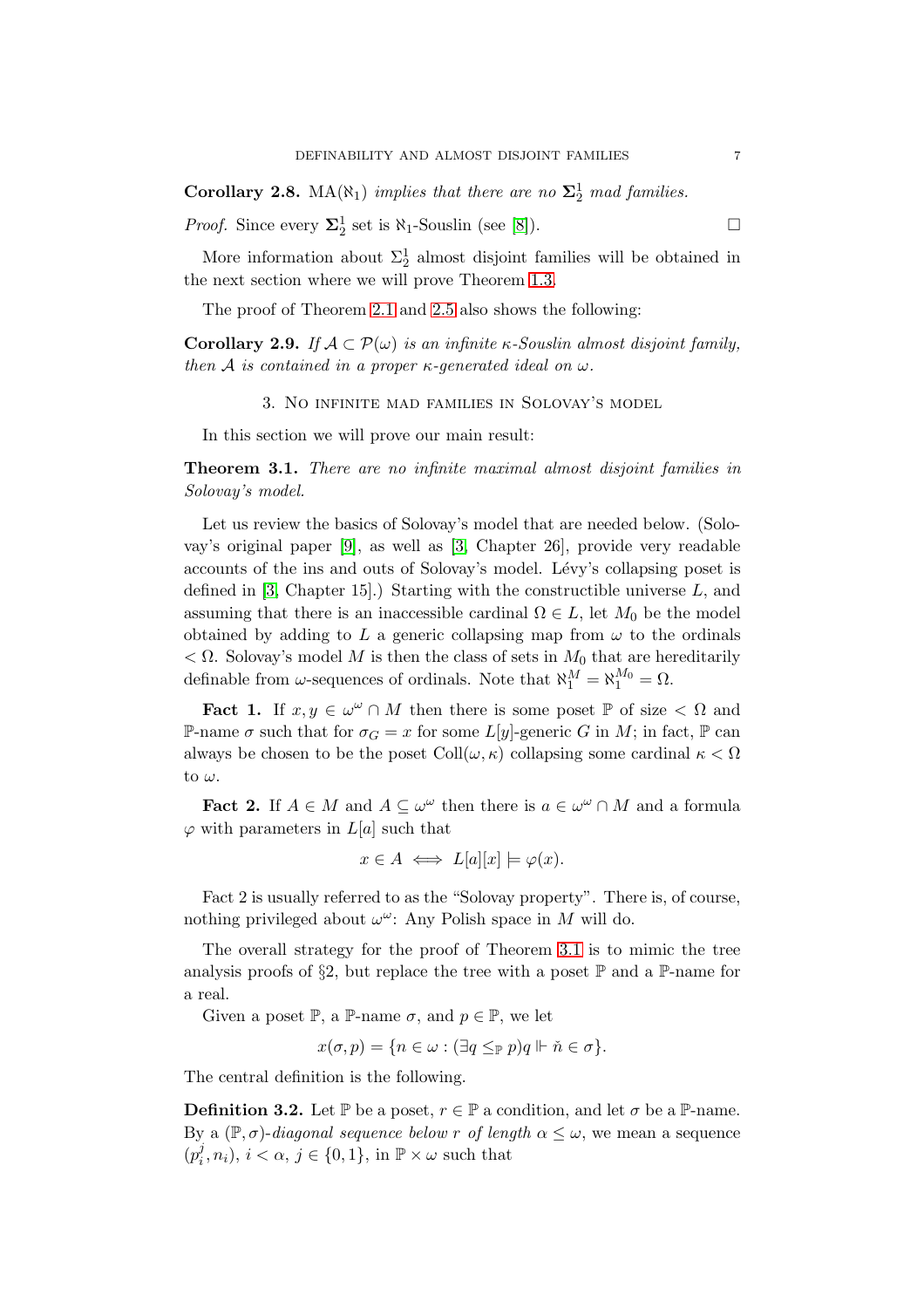(1)  $r \Vdash_{\mathbb{P}} \sigma \subseteq \omega;$ (2)  $p_i^j \leq_{\mathbb{P}} r$  for all  $i, j$ ; (3)  $p_{i+1}^j \leq_{\mathbb{P}} p_i^1$  for all  $i < \alpha - 1$  and  $j \in \{0, 1\};$ 

(4)  $x(\sigma, p_i^0) \cap x(\sigma, p_i^1) \subseteq n_i$ .

A  $(\mathbb{P}, \sigma)$ -diagonal sequence will called finite or infinite according to whether  $\alpha$  is finite or infinite.

Given a forcing notion  $\mathbb P$  and a  $\mathbb P$ -name  $\sigma$ , we let  $\sigma_0, \sigma_1$  be the natural  $\mathbb{P} \times \mathbb{P}$ -names such that if  $H = H_0 \times H_1$  is  $\mathbb{P} \times \mathbb{P}$ -generic then  $(\sigma_0)_H = \sigma_{H_0}$ and  $(\sigma_1)_H = \sigma_{H_1}$ .

<span id="page-7-1"></span>**Lemma 3.3.** Let N be an inner model,  $\mathbb{P} \in N$  a forcing notion. Let  $\sigma$  be a P-name in N and suppose  $p \in \mathbb{P}$  is a condition such that

$$
p \Vdash \sigma \subseteq \omega \wedge \sigma \notin N
$$

and

<span id="page-7-0"></span>
$$
(*) \qquad (p,p) \Vdash_{\mathbb{P} \times \mathbb{P}} \sigma_0 \neq \sigma_1 \to |\sigma_0 \cap \sigma_1| < \aleph_0.
$$

Then there is an infinite  $(\mathbb{P}, \sigma)$ -diagonal sequence below p.

*Proof.* Fix a P-generic G over N such that  $p \in G$ . For any  $p' \leq p$  we must have  $\sigma_G \neq x(p', \sigma)$ , since otherwise  $p' \Vdash \sigma \in N$ . Now build an infinite  $(\mathbb{P}, \sigma)$ -diagonal sequence as follows: Choose  $q, r \leq p$  such that for some  $n \in \omega, q \Vdash \check{n} \in \sigma$  and  $r \Vdash \check{n} \notin \sigma$ . Since then  $(q, r) \Vdash_{\mathbb{P} \times \mathbb{P}} \sigma_0 \neq \sigma_1$ , it follows from (\*) that we can find  $n_0 \in \omega$  and  $p_0^0 \leq q$  and  $p_0^1 \leq r$  such that

$$
(p_0^0, p_0^1) \Vdash_{\mathbb{P} \times \mathbb{P}} \sigma_0 \cap \sigma_1 \subseteq \check{n}_0.
$$

Repeat this argument below  $p_0^1$  (instead of p) to obtain  $n_1$  and  $p_1^0, p_1^1 \leq p_0^1$ . And so on.

*Proof of Theorem [3.1.](#page-6-0)* Work in Solovay's model M. Let  $A \subseteq \mathcal{P}(\omega)$  be an uncountable almost disjoint family, and let  $a \in \omega^{\omega}$  and  $\varphi$  be such that

$$
x \in \mathcal{A} \iff L[a][x] \models \varphi(x).
$$

Let  $(\mathbb{P}_{\xi}, r_{\xi}, \sigma_{\xi})$  enumerate (in  $L[a]$ ) all triples in  $L[a]$  where  $\mathbb{P}_{\xi}$  is the poset for collapsing some cardinal  $\langle \Omega \rangle$  to  $\omega$ ,  $r_{\xi} \in \mathbb{P}_{\xi}$ , and  $\sigma_{\xi}$  is a  $\mathbb{P}_{\xi}$ -name such that  $r_{\xi} \Vdash \varphi(\sigma_{\xi}) \wedge \sigma_{\xi} \notin L[a]$ . We define, by recursion on ordinals  $\alpha$  in  $L[a]$ , sets  $A_i^{\alpha} \subseteq \omega$ ,  $i \in \omega$ , as follows: If  $A_i^{\beta}$  $\frac{\beta}{i}$  have been defined for  $\beta < \alpha$ , let  $\xi$  be least such that there is an infinite  $(\mathbb{P}_{\xi}, \sigma_{\xi})$ -diagonal sequence  $(p_i^j)$  $i^j$ ) below  $r_{\xi}$ , and

$$
r_{\xi} \Vdash_{\mathbb{P}_{\xi}} (\forall k < \omega)(\forall \beta_0, \ldots \beta_k < \alpha)(\forall i_0, \ldots, i_k < \omega) \mid \sigma_{\xi} \setminus \bigcup_{j \leq k} A_{i_j}^{\beta_j} = \aleph_0,
$$

and let  $A_i^{\alpha} = x(\sigma_{\xi}, p_i^0)$ . If no such  $\xi$  exists then the process stops at  $\alpha$ , and we let  $\alpha^* = \alpha$ .

Claim 1.  $\alpha^* > 0$ .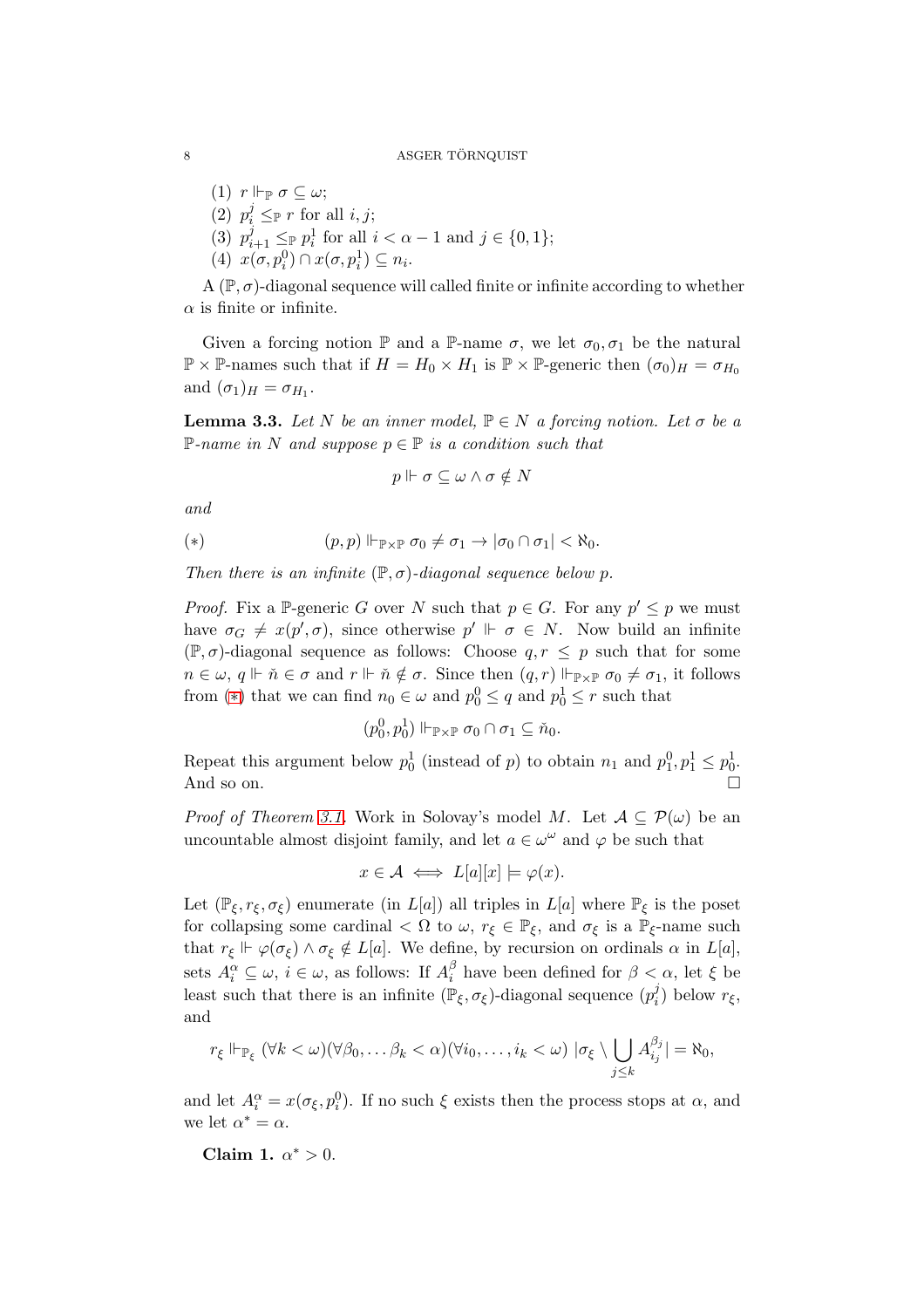Proof of claim: We need to show that there is at least one triple of the form  $(\mathbb{P}_{\xi}, r_{\xi}, \sigma_{\xi})$  as described above. Since A is uncountable it is not contained in  $\mathcal{P}(\omega) \cap L[a]$ . By Fact 1, we can find  $\kappa < \Omega$ , a Coll $(\omega, \kappa)$ name  $\sigma$ , and  $G \in M$  generic over  $L[a]$ , such that  $\sigma_G \in \mathcal{A}$  and  $\sigma_G \notin L[a]$ . Then for some  $p \in \text{Coll}(\omega, \kappa)$  we have  $p \Vdash \varphi(\sigma) \wedge \sigma \notin L[a]$ . Since clearly  $(p, p) \Vdash \varphi(\sigma_0) \wedge \varphi(\sigma_1)$ , it follows that p also satisfies (\*) of Lemma [3.3.](#page-7-1) Thus the triple  $(Coll(\omega, \kappa), p, \sigma)$  works. Claim. $\exists$ 

**Claim 2.** If G is  $\mathbb{P}_{\xi}$ -generic for some  $\xi$  and  $r_{\xi} \in G$ , then  $(\sigma_{\xi})_G$  is almost contained (i.e., contained modulo a finite set) in the union of finitely many  $A_i^{\beta}$  $\beta$ , where  $\beta < \alpha^*$ ,  $i < \omega$ .

*Proof of claim:* If not, then there is  $q \leq_{\mathbb{P}_{\xi}} r_{\xi}$  such that

$$
q \Vdash_{\mathbb{P}_{\xi}} (\forall k < \omega)(\forall \beta_0, \ldots \beta_k < \alpha^*)(\forall i_0, \ldots, i_k < \omega) \mid \sigma_{\xi} \setminus \bigcup_{j \leq k} A_{i_j}^{\beta_j} \mid = \aleph_0.
$$

But this contradicts that the process stops at  $\alpha^*$ 

$$
\qquad \qquad \text{Claim.} \neg
$$

Let now  $(A_j)_{j\in\omega}$  enumerate (in M) the all sets  $A_i^{\alpha}, i < \omega, \alpha < \alpha^*$  as well as all the elements of  $A \cap L[a]$ . The previous claim shows that every  $x \in A$ is contained in the union of finitely many of the  $A_i$ , so (1) in Lemma [2.2](#page-2-2) is satisfied. (2) is established by an argument identical to that given in the proof of Theorem [2.1.](#page-2-1) Whence  $A$  is not maximal.

Clearly, the previous proof also gives the following two corollaries:

Corollary 3.4. Every infinite almost disjoint family in Solovay's model is contained in a countably generated proper ideal on  $\omega$ .

**Corollary 3.5.** In  $M_0$ , the model obtained from L by collapsing all cardinals below the inaccessible  $\Omega$  to  $\omega$ , there are no projective mad families.

The idea behind the proof of Theorem [3.1](#page-6-0) can also be used to prove the following (a.k.a. Theorem [1.3\)](#page-1-1), which seems to not have been known previously.

**Theorem 3.6.** If  $\aleph_1^{L[a]} < \aleph_1$  then there are no infinite  $\Sigma_2^1[a]$  mad families.

*Proof.* Let A be an infinite almost disjoint family which is  $\Sigma_2^1$ . (The argument that follows routinely relativizes to the parameter  $a$ , so we omit it.) The fact that  $A$  is infinite and almost disjoint is absolute by Shoenfield's theorem; see [\[3,](#page-10-3) Theorem 25.20].

Let  $\mathbb{P} = \text{Coll}(\omega, \aleph_L^1)$ , and let  $\varphi(x)$  be a  $\Sigma_2^1$  formula defining A.

**Claim 1.** There is a sequence  $(A_i^{\beta})$  $\binom{p}{i}_{i\in\omega,\beta<\aleph_1^L}$  in L such that whenever G is P-generic over  $L$  then

$$
L[G] \models (\forall x)(\varphi(x) \to (\exists \beta_0, \dots, \beta_k < \aleph_1^L)(\exists i_0, \dots, i_k \in \omega) \ x \subseteq^* \bigcup_{j \leq k} A_{i_j}^{\beta_j} \ )
$$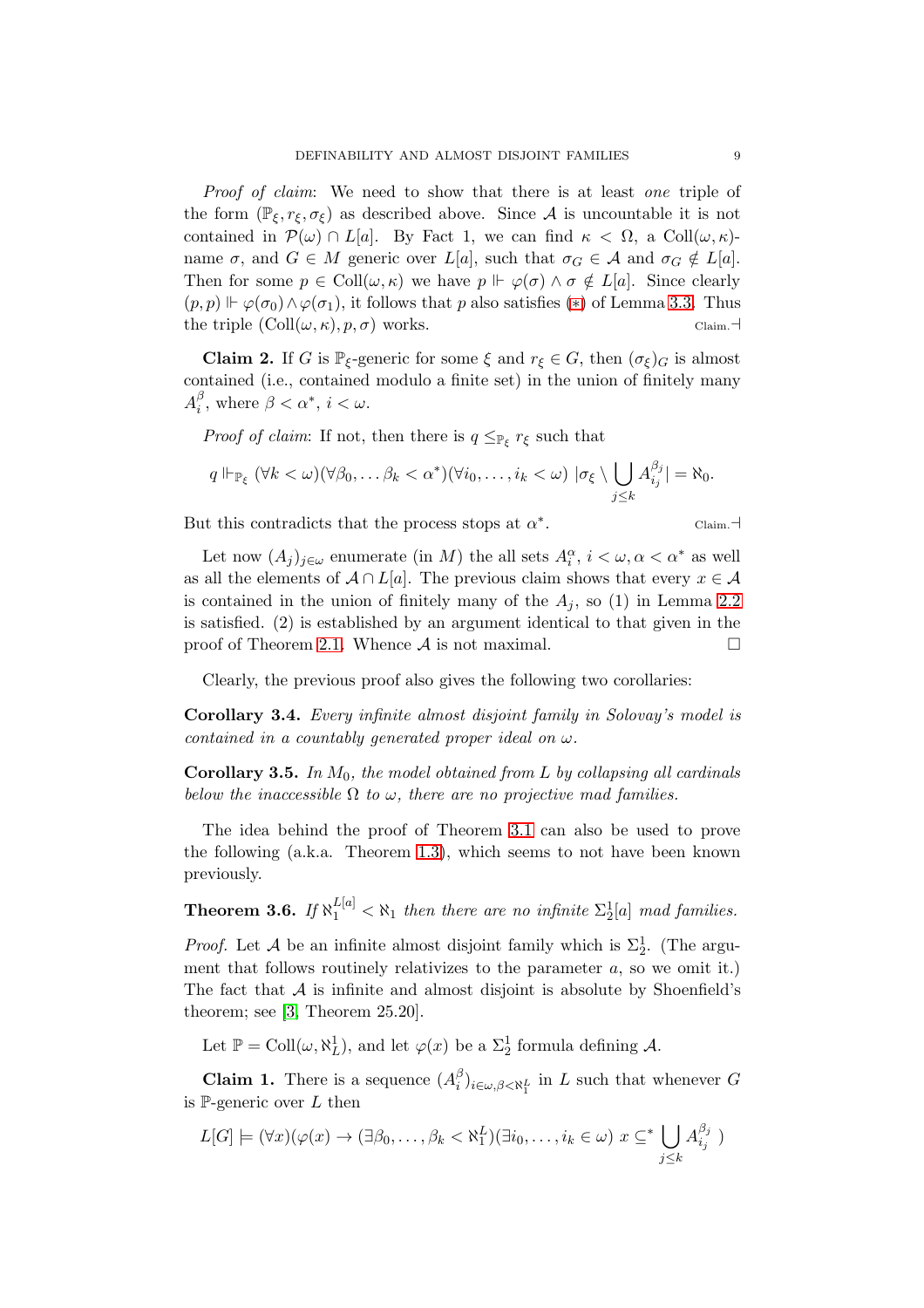and for any finitely many  $\beta_0, \ldots, \beta_k < \aleph_1^L$  and  $i_0, \ldots, i_k$  we have that

$$
|\omega \setminus \bigcup_{j \leq k} A_{i_j}^{\beta_j}| = \aleph_0.
$$

*Proof of claim 1*: We may assume that  $A$  is uncountable. Since every subset of  $\omega$  in  $L[G]$  has the form  $\sigma_G$  for some P-name  $\sigma$ , we can proceed exactly as in the proof of Theorem [3.1](#page-6-0) to produce the desired sequence  $A_i^{\alpha} \subseteq \omega, i \in \omega, \alpha < \alpha^* < \aleph_2^L$ . Claim.⊣

Fix a sequence  $(A_i^{\beta})$  $\binom{p}{i}_{i\in\omega,\beta<\aleph_1^L}$  as in Claim 1 above. Let Q be the ccc forcing notion (in L) defined as in Lemma [2.6,](#page-5-1) with conditions  $(s, \mathcal{F})$  where  $s \in 2^{<\omega}$ and  $\mathcal{F} \subseteq \{A_i^{\beta}$  $i_{i}^{\beta}: i \in \omega, \beta < \aleph_1^L$  is finite. If  $H \subseteq \mathbb{Q}$  is a filter then we let

$$
x_H = \bigcup \{ s : (\exists \mathcal{F})(s, \mathcal{F}) \in H \}.
$$

(Below we will, as usual, identify  $x_H$  with the subset of  $\omega$  it is the charac-teristic function of.) Recall from Lemma [2.6](#page-5-1) that if  $H$  is sufficiently generic then  $x_H \in [\omega]^\omega$ .

$$
\textbf{Claim 2. } 1_{\mathbb{Q}} \Vdash_{\mathbb{Q},L} (\forall y \subseteq \omega) \varphi(y) \to |x_H \cap y| < \infty.
$$

*Proof of claim 2*: Suppose, aiming for a contradiction, that there is  $q \in \mathbb{Q}$ such that

<span id="page-9-0"></span>
$$
(*) \t q \Vdash_{\mathbb{Q},L} (\exists y \subseteq \omega) \varphi(y) \wedge |x_H \cap y| = \infty.
$$

Let G be Coll $(\omega, \aleph_1^L)$ -generic over L. Since Q has the ccc and  $(|\mathbb{Q}| = \aleph_1)^L$ , there is  $H \in L[G]$  which is Q-generic over L and  $q \in H$ . By Claim 1, in  $L[G]$  we have  $|x_H \cap y| < \infty$  for all  $y \in A \cap L[G]$ , contradicting  $(**)$ . Claim. $\neg$ 

Finally, to finish the proof, assume  $\aleph_1^L < \aleph_1$ . Then, again using that  $\mathbb{Q}$ has the ccc and  $(|\mathbb{Q}| = \aleph_1)^L$ , there is H (in V) which is  $\mathbb{Q}$ -generic over L. By Claim 2,

$$
L[H] \models (\forall y \subseteq \omega) \varphi(y) \rightarrow |x_H \cap y| < \infty.
$$

Since  $\varphi(x)$  is a  $\Sigma_2^1$  predicate,

<span id="page-9-1"></span>
$$
(\dagger)\qquad \qquad (\forall y \subseteq \omega)\varphi(y) \to |x_H \cap y| < \infty
$$

is  $\Pi_2^1[x_H]$ , so is absolute for models containing  $x_H$ . In particular, ([†](#page-9-1)) holds in V, whence  $x_H \cap y$  is finite for all  $y \in \mathcal{A}$ .  $\Box$ 

Corollary 3.7. If  $\aleph_1^{\lfloor a \rfloor} < \aleph_1$  then every infinite  $\Sigma_2^1[a]$  almost disjoint family is contained in a countably generated proper ideal on  $\omega$ .

# 4. Some open problems

We close the paper by discussing a number of related problems that are, to the best of the author's knowledge, still wide open.

In light of the results of the present paper, the most obvious problem left open is the following: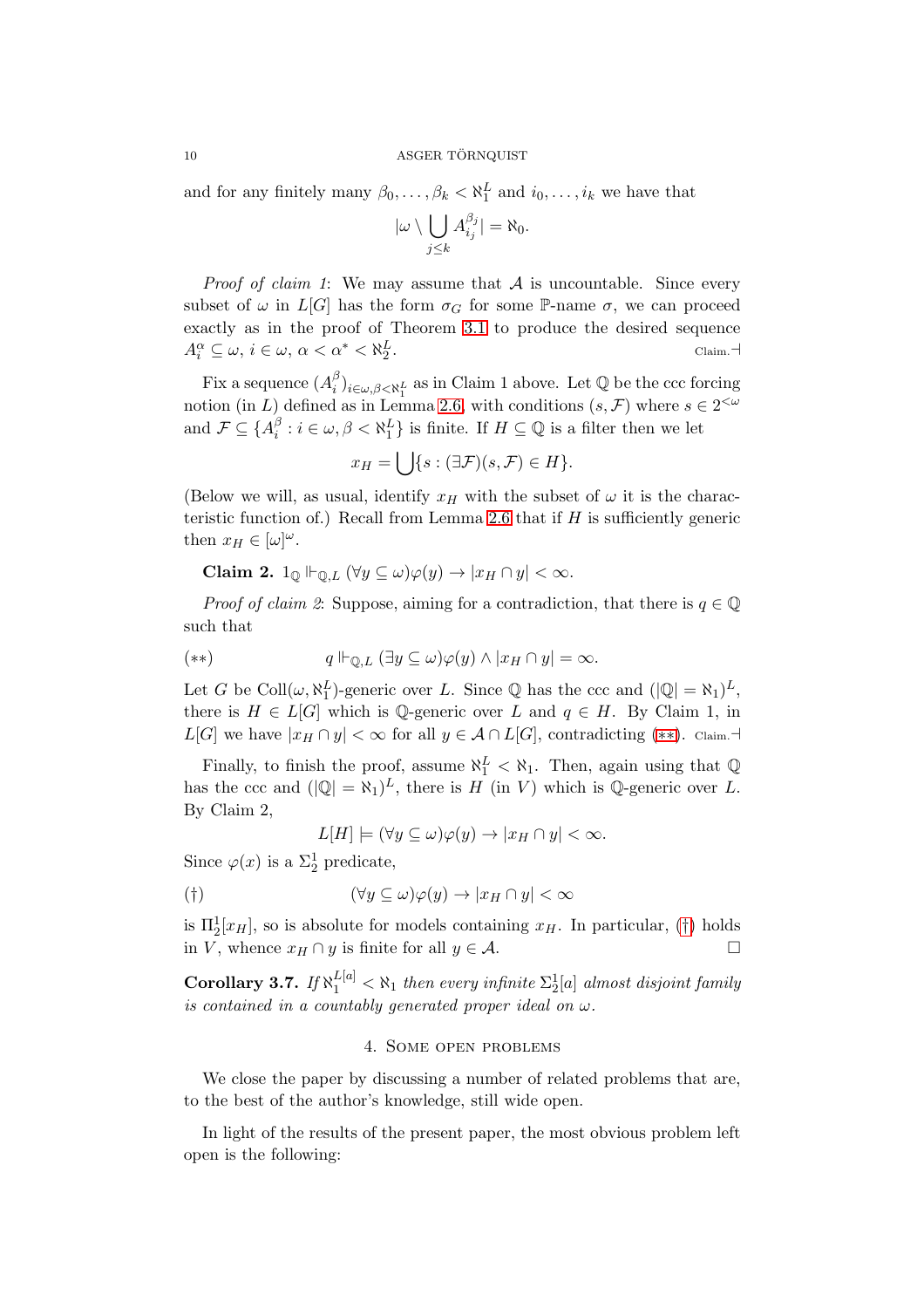**Problem 4.1.** Does AD, the Axiom of Determinacy<sup>[2](#page-10-4)</sup>, imply that there are no infinite mad families?

The author expects the answer to this to be "yes".

Another kind of almost disjoint family is that of an eventually different family in  $\omega^{\omega}$  (where  $\omega^{\omega}$  is given the product topology, taking  $\omega$  discrete). Here, two functions  $f, g \in \omega^{\omega}$  are said to be eventually different if there is some N such that for all  $n \geq N$  we have  $f(n) \neq g(n)$ . The notion of a maximal eventually different family in  $\omega^{\omega}$  is the obvious one. The following problem seems to go back to Mathias and Velickovic:

Problem 4.2. Can a maximal eventually different family be analytic?

In the same vein:

Problem 4.3. Are there any maximal eventually different families in Solovay's model?

Embarrassingly, we don't even know if such a family can be closed. (It follows routinely from [\[5,](#page-10-0) Corollary 21.23] that it can't be  $K_{\sigma}$ .)

Finally, we mention the following open problem which goes back to Zhang (see e.g. [\[4\]](#page-10-5)). A permutation  $\rho : \omega \to \omega$  is called *cofinitary* if either  $\rho = Id$ or  ${k \in \omega : \rho(k) = k}$  is finite. A *cofinitary group* is a subgroup of  $S_{\infty}$ (= the group of all permutations of  $\omega$ ) which consists only of cofinitary permutations.  $S_{\infty}$  is a Polish group in the relative topology it inherits from  $\omega^{\omega}$ , and so it makes sense to ask:

Problem 4.4. Can a maximal cofinitary group be analytic?

Embarrassingly, we don't know if such a group can be closed. Kaster-manns [\[4\]](#page-10-5) has shown that such a group can't be  $K_{\sigma}$ . In a similar vein, we ask:

Problem 4.5. Are there maximal cofinitary groups in Solovay's model?

### **REFERENCES**

- <span id="page-10-1"></span>1. Jörg Brendle and Yurii Khomskii, Mad families constructed from perfect almost disjoint families, J. Symbolic Logic **78** (2013), no. 4, 1164-1180. MR 3156516
- <span id="page-10-2"></span>2. Vera Fischer, Sy David Friedman, and Lyubomyr Zdomskyy, Projective wellorders and mad families with large continuum, Ann. Pure Appl. Logic 162 (2011), no. 11, 853–862. MR 2817561 (2012f:03089)
- <span id="page-10-3"></span>3. Thomas Jech, Set theory, Springer Monographs in Mathematics, Springer-Verlag, Berlin, 2003, The third millennium edition, revised and expanded. MR 1940513 (2004g:03071)
- <span id="page-10-5"></span>4. Bart Kastermans, The complexity of maximal cofinitary groups, Proc. Amer. Math. Soc. 137 (2009), no. 1, 307–316. MR 2439455 (2009k:03086)
- <span id="page-10-0"></span>5. Alexander S. Kechris, Classical descriptive set theory, Graduate Texts in Mathematics, vol. 156, Springer-Verlag, New York, 1995. MR 1321597 (96e:03057)

<span id="page-10-4"></span><sup>&</sup>lt;sup>2</sup>We refer to [\[5\]](#page-10-0) for an introduction to AD.